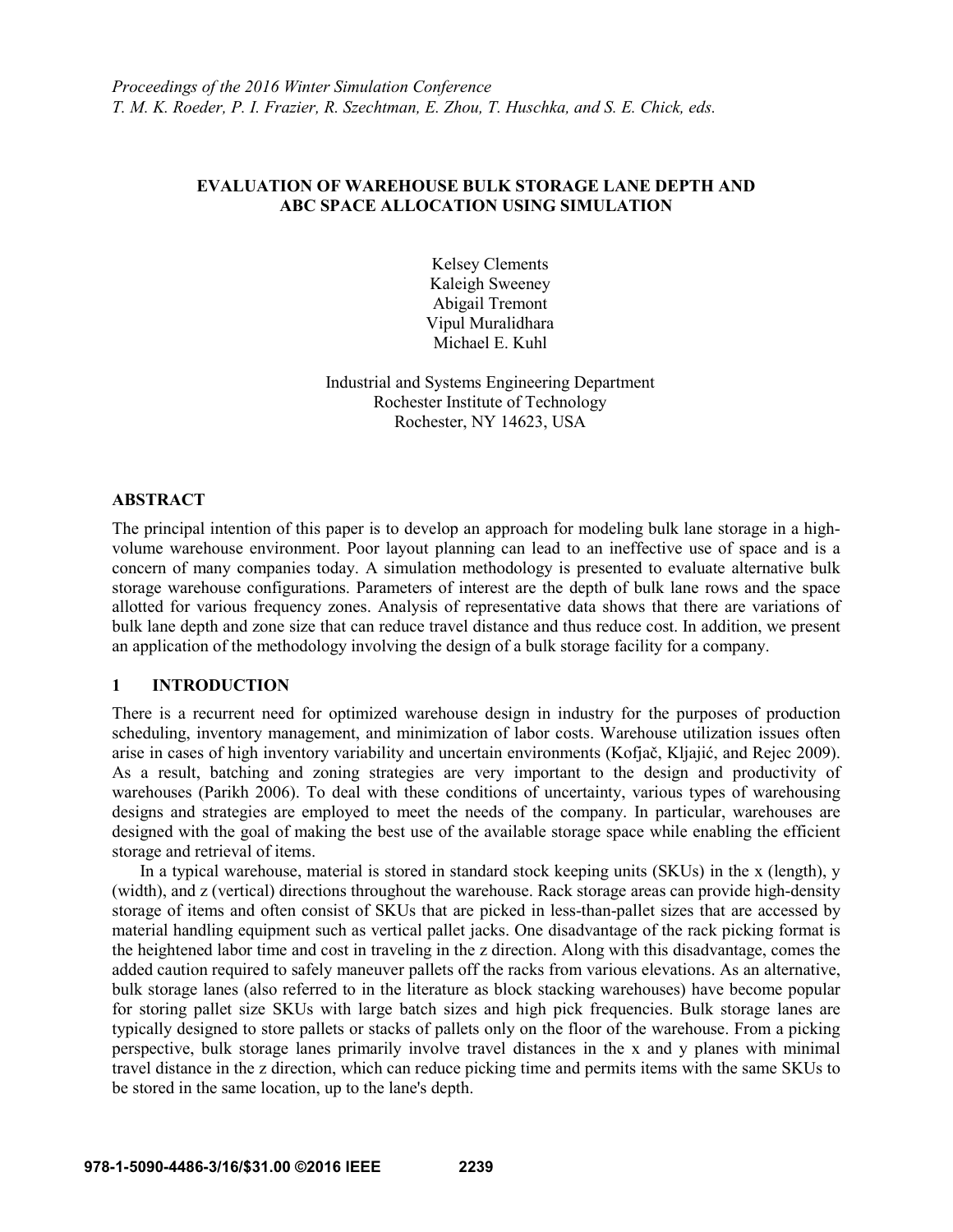The purpose of this paper is to create a simulation-based method to model and analyze bulk storage systems. In particular, the method will enable one to determine the depth (in terms of the number of pallets) of bulk lanes within the warehouse as well as the allocation of warehouse space (frequency zones) to fast-moving (A-type) items and slower moving (B-type or C-type) items within a given warehouse space. The bulk lane warehouse configurations are compared based on the utilization of warehouse space, the adherence to SKU zone designations, and travel distance for the storage and retrieval of pallets.

The remainder of the paper is organized as follows. In section 2, we present a review of the relevant literature on warehouse design. The modeling and analysis methodology is discussed in section 3. In section 4, we illustrate the methodology by conducting an experiment to compare alternative configurations for a given bulk lane warehouse. The application of the methodology to the design of a warehousing facility is described in section 6. Finally, our conclusions are discussed in section 7.

#### **2 LITERATURE REVIEW**

Striving towards lowered costs within warehouse processes including material storage is not a new concept. The theory behind a cost-based optimization model with variable storage locations has been considered with the intention of reducing space and increasing throughput. Parikh (2006) compiles an indepth summary of the progress and current research on warehouse design, and presents a simulation model that is implemented using Matlab. Others have pursued floor space configurations, specifically identifying the ideal bulk lane depth, using linear optimization models. Both Barnes (1999) and Larson, March, and Kusiak (1997) discuss similar methods for allocation of material to different zones in a warehouse. Larson, March, and Kusiak (1997) discuss dividing up over 700 SKUs into different regions in order to effectively address the number of aisleways in a distribution center. Derhami, Smith, and Gue (2016) present an analytical method for determining bulk lane storage depths based on production and demand rates with the objective of minimizing wasted space within the warehouse. In addition, unlike many of the prior papers what consider instantaneous arrivals of pallet/lots, Derhami, Smith, and Gue (2016) consider the arrival pallets and demand for pallets over time. The methods we present build on these concepts in attempt to maximize space utilization while minimizing storage and retrieval using simulation for high-volume materials in a bulk lane design taking into consideration variability and the dynamic behavior of the system over time.

### **3 BULK LANE STORAGE SYSTEMS**

In a typical warehouse, pallets enter the system through a receiving dock at a arrival rate that can vary over time. As pallets enter, a warehouse management system indicates to an operator where the pallets need to be stored. If a pallet is received and denoted as a bulk storage item, that pallet is put away in the designated bulk storage area. Within that area, if blocking is to be avoided, the pallet is placed in a bulk lane only if the current contents of that lane share the same SKU. If there are no current bulk lanes with pallets of the same SKU, the pallets will be placed in an empty lane. This concept is shown in Figure 1, where the numbers represent SKUs stored in a pallet location.

A frequency zone layout is often considered for pallet storage locations as well. Within this system, frequency is defined by how often a particular SKU is picked and ordered by a customer where items are designated as high, medium, and low frequency. Figure 1 represents a warehouse with two frequency zones. The higher frequency pallets are stored in the Zone A, and the medium frequency pallets are located in the Zone B farther from shipping and receiving. If a bulk storage system contains slow moving items, a Zone C area could be considered. Figure 1 shows how picking from the bulk lanes is performed vertically and in a last-in-first-out sequence, as the fork truck moves down the aisle. Ultimately, pallets are stored in the warehouse based on their SKUs and their designated frequency zone. Pallets then leave the system based on incoming customer demand orders.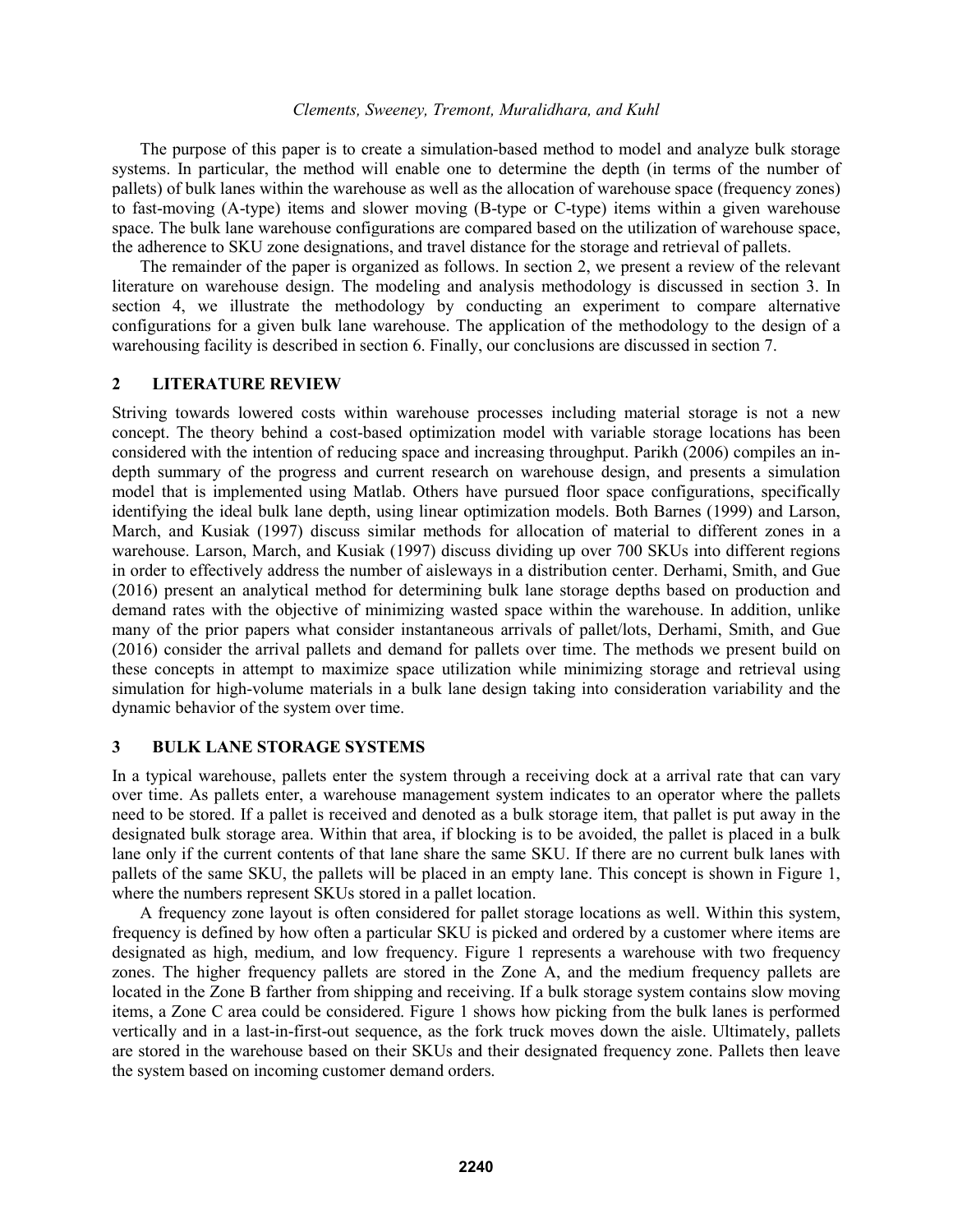



Figure 1: Example bulk lane storage area with two frequency zones, A and B. Each square represents a pallet storage location, and the numbered items represent stored SKUs (pallets) occupying the lane.

### **4 METHODOLOGY**

For determining bulk lane depths and frequency zoning areas in a warehouse setting, we present a simulation-based methodology. In contrast to other approaches such as linear programming models, simulation can effectively represent the dynamic arrival and departure rates of the materials and their inherent variability as well as the dynamic storage and retrieval within the facility.

The simulation models presenting in this paper have been constructed using the Simio® simulation software package (Kelton, Smith, and Sturrock 2013; Joines and Roberts 2015). The simulation entails modeling the facility layout including storage locations, shipping and receiving locations, material handling equipment, demand logic, and storage and retrieval logic. To create the facility layout, bulk lane storage locations are represented as last-in-first-out queues (station objects) having a specified capacity. The station objects are arranged in a pattern representing the layout of the warehouse. The warehouse layout is then partitioned into ABC frequency zones.

Within the model, entities represent the arrivals of pallets to the warehouse. Pallets enter the system at a specified arrival rate. The arrivals can be individually (e.g., representing a pallet coming off the production line) or in batches (e.g., representing the arrival of a truck delivering pallets). Each pallet that enters the system has an SKU assigned with an associated frequency zone. For the purposes of our experimental example and case study, a production rate table is used where the relative likelihood of assigning a particular SKU takes into account the batch size. After being assigned an SKU, the pallet requests a fork truck to place the pallet into a storage location. When the fork truck arrives to the receiving location, the particular bulk lane storage location is selected using the following priorities:

- 1. Bulk lane within the facility with matching SKU that has remaining storage capacity;
- 2. Empty bulk lane within the designated frequency zone;
- 3. Empty bulk lane in lower frequency zone  $(A \rightarrow B \rightarrow C)$ ;
- 4. Empty bulk lane in higher frequency zone  $(C \rightarrow B \rightarrow A)$ ; or
- 5. An "Overflow" destination.

The last alternative, which is to send the pallet to an "overflow", is primarily for the function of the simulation model. The overflow destination is an infinite capacity queue that collects pallets if there is no available pallet location meeting the other criteria. In an actual warehouse, the pallet would be placed in alternative storage location until a storage location becomes available. In our experimentation we will look for configurations that will minimize or eliminate pallets being sent to the overflow destination.

The customer demand is modeled using a second set of entities in the system. Customer trucks arrive to the system with orders that need to be filled. The order consists of the number of each SKU that are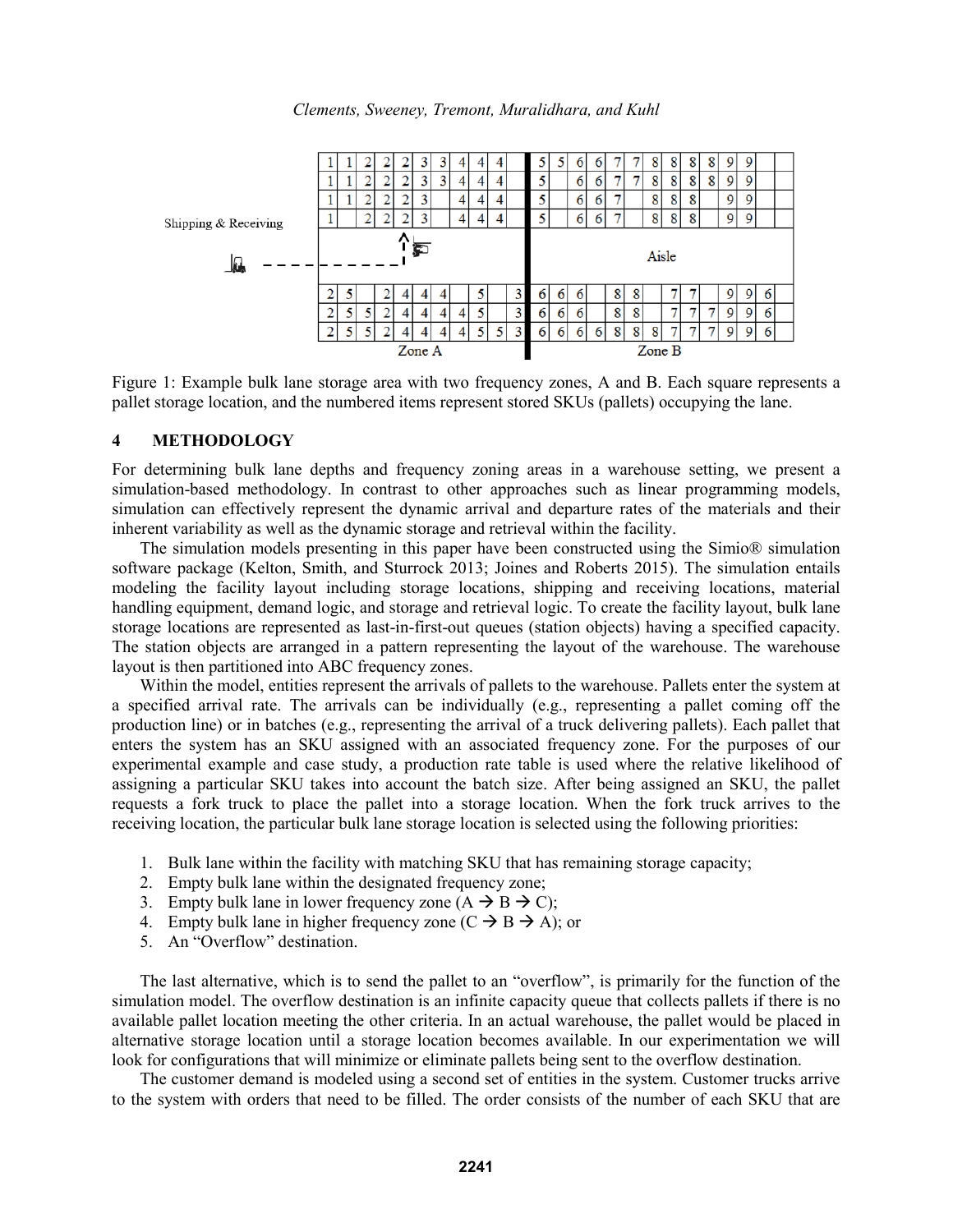required. The fork truck is sent to collect the SKUs from their designated bulk lanes. From there, they are sent to the staging area. If there are multiple bulk lane locations with the same SKU that is needed for the order, the fork truck will pick from the lane with the smallest number of pallets in relation to its depth. Trucks leave the system when their entire order has been retrieved from the warehouse.

Warehouses are inherently in flux based on production and customer demand. Determining the depth of bulk lanes is influenced by the natural variability of a warehouse. Based on the quantities in which SKUs are stored, the depth of the bulk lanes may vary throughout a warehouse. Using the simulation model, various bulk storage layouts can be configured and analyzed. In particular, we would like to determine the depth of the bulk storage lanes as well as the frequency zone designations for the storage lanes within the warehouse. For the purpose of this paper, our goal is to minimize the travel distance (or travel time) of the material handling equipment used for storage and retrieval. Furthermore, we aim to minimize the number of pallets placed in a storage location outside of their designated frequency zone.

### **5 EXPERIMENTAL EXAMPLE**

To demonstrate the simulation-based methodology, we have built an experimental model to represent a bulk storage warehouse. A diagram of the bulk lane warehouse is shown in Figure 2.



Figure 2: Experimental bulk storage area.

We have made the following assumptions for this experiment in terms of the warehouse configuration and operational controls.

- 1. Storage Area Dimensions: Storage space is 100 x 100 square feet of the warehouse's floor.
- 2. Pallet Size: Pallets occupy a 4x4 square footprint of space.
- 3. Aisles: Transportation and conveyance space are accounted for in two 10-foot wide aisleways between the pallet storage rows, which span the horizontal length of the space.
- 4. Pallet Configuration: There are four bulk storage rows that span the storage space. We will assume that each storage lane within a row will have the same depth. Pallets are not stacked.
- 5. Shipping and Receiving: Pallets will arrive and leave the system from the left (see Figure 2).
- 6. Arrival and Departure Rates: Pallets enter and leave the system at equal average rates to maintain an inventory balance. Arrivals occur randomly with the distribution of pallets of 30 different SKUs as shown in Table 1.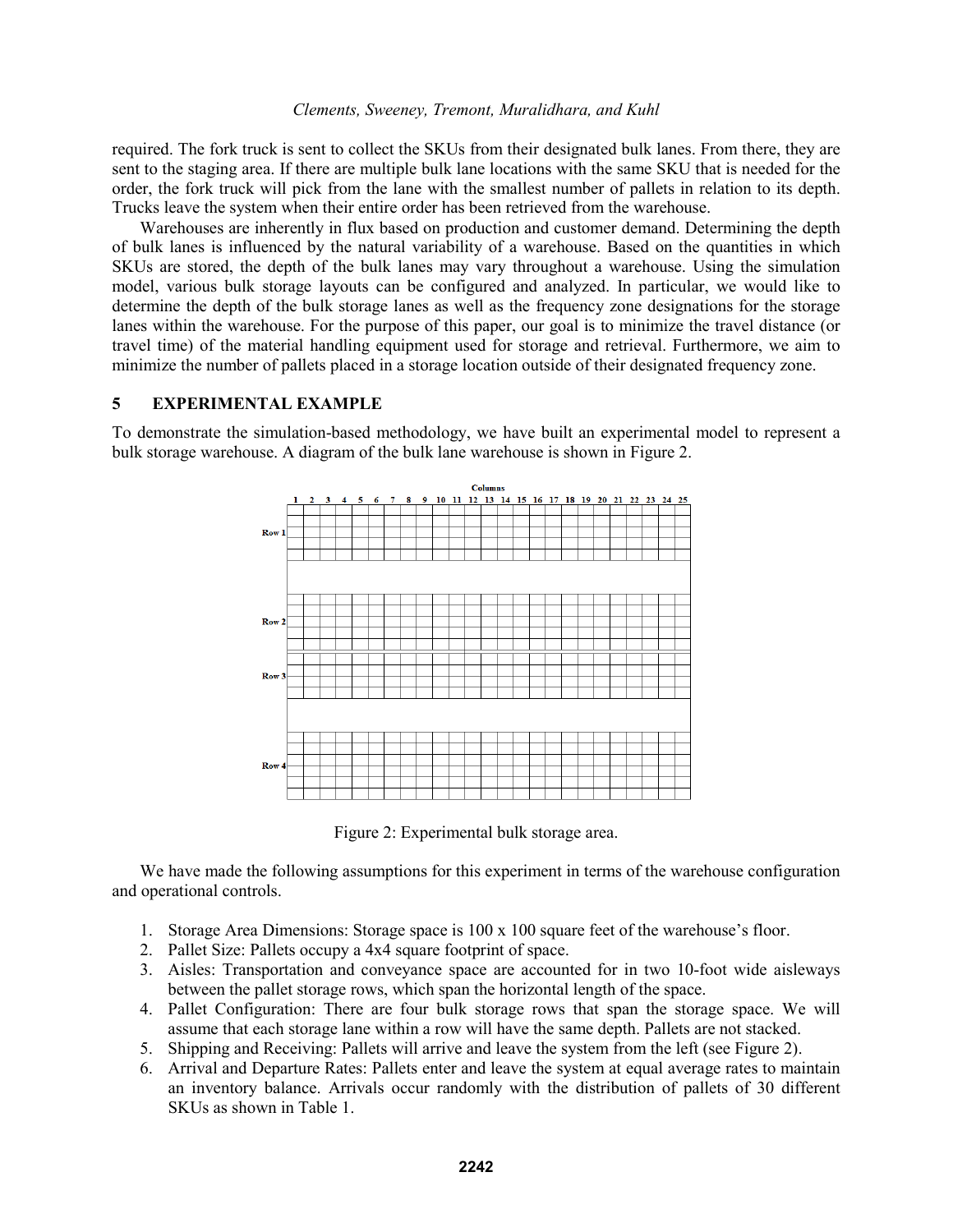- 7. Fork Trucks: To prevent the fork trucks from being the system's limiting factor in system performance, two fork trucks are used. The fork trucks move at a rate of 5 miles per hour (loaded or unloaded). Each fork truck can carry one pallet at a time, and the load/unload times are assumed to be negligible.
- 8. Frequency Zones: This example will utilize two frequency zones, A and B. SKU zone designations are shown in Table 1.

|                | <b>Arrival</b>     | <b>Batch</b> |             | <b>Demand</b> |            | <b>Arrival</b> | <b>Batch</b> |          | <b>Demand</b> |
|----------------|--------------------|--------------|-------------|---------------|------------|----------------|--------------|----------|---------------|
| <b>SKU</b>     | <b>Probability</b> | <b>Size</b>  | Zone        | Rate          | <b>SKU</b> | Probability    | <b>Size</b>  | Zone     | Rate          |
|                | 0.100              | 15           | A           | 1.50          | 16         | 0.035          | 7            | B        | 0.27          |
| $\overline{2}$ | 0.080              | 16           | A           | 1.28          | 17         | 0.020          | 11           | B        | 0.22          |
| 3              | 0.164              |              | A           | 1.15          | 18         | 0.020          | 9            | $\bf{B}$ | 0.18          |
| $\overline{4}$ | 0.080              | 8            | A           | 0.64          | 19         | 0.020          | 9            | B        | 0.18          |
| 5              | 0.040              | 16           | A           | 0.64          | 20         | 0.015          | 12           | B        | 0.18          |
| 6              | 0.038              | 16           | A           | 0.61          | 21         | 0.010          | 16           | $\bf{B}$ | 0.16          |
| 7              | 0.030              | 16           | B           | 0.48          | 22         | 0.010          | 13           | B        | 0.13          |
| 8              | 0.025              | 18           | B           | 0.45          | 23         | 0.020          | 6            | B        | 0.12          |
| 9              | 0.030              | 13           | $\mathbf B$ | 0.39          | 24         | 0.010          | 11           | B        | 0.11          |
| 10             | 0.070              | 5            | $\bf{B}$    | 0.35          | 25         | 0.010          | 10           | B        | 0.10          |
| 11             | 0.020              | 17           | B           | 0.34          | 26         | 0.020          | 5            | B        | 0.10          |
| 12             | 0.030              | 11           | B           | 0.33          | 27         | 0.010          | 10           | B        | 0.10          |
| 13             | 0.026              | 12           | $\bf{B}$    | 0.31          | 28         | 0.010          | 9            | $\bf{B}$ | 0.09          |
| 14             | 0.020              | 15           | B           | 0.30          | 29         | 0.010          | 7            | B        | 0.07          |
| 15             | 0.020              | 15           | B           | 0.30          | 30         | 0.001          | 15           | B        | 0.06          |

Table 1: Data used for arrival and demand rates.

Given the assumed experimental bulk storage area and defined aisles, we determined that there is 80 feet in the vertical direction of the warehouse that can be used for storing materials in bulk lanes. The room is then split up into vertical columns, as shown in Figure 2, where there would be room available for 20 pallets per column. These 20 pallets can be distributed to any of the four bulk lane rows based on the bulk lane depth set for each row.

The following factors are considered in the experiment:

- 1. Zone A Size: The number of bulk lanes allotted for high-frequency SKUs.
- 2. Row Lane Depth: The lane depth of each row of bulk lanes subject to the constraint that total number of all pallets in a column is at most 20. In addition, the depth of each row of pallets is constrained to be a minimum of 2 pallets and maximum of 14 pallets.

For the experiment, the simulation model runs for 10 replications, each for a period of 24 hours. Each replication of the model is initialized in a representative steady-state by creating pallet entities representing SKUs randomly sampled based on the product mix and inserting the SKUs into bulk lanes.

To evaluate the performance of the various system configurations, we consider the following:

- 1. Percent of A SKUs in Zone B
- 2. Percent of B SKUs in Zone A
- 3. Total travel distance for storage and retrieval.

The combination of these experimental results can show how well the bulk storage area is utilized.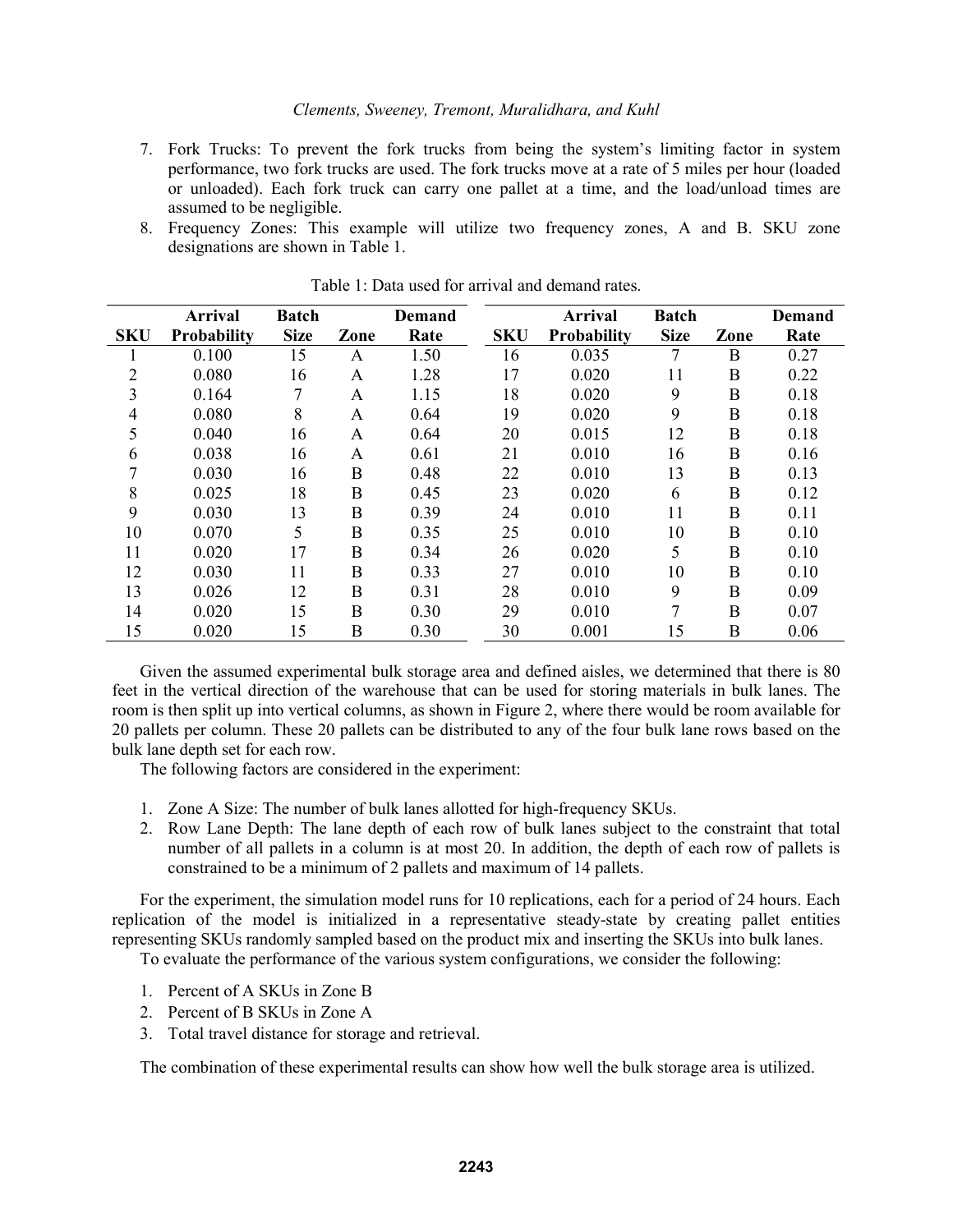# **5.1 Example Experimental Results**

In this section, we illustrate the types of results produced by the model. Various combinations of lane depth and zone size are tested in order to assess layout alternatives. Table 2 contains a subset of the configurations that were tested where the bulk lane depth is varied along with the number of storage lanes designated to Zone A. One observation is that as the number of lanes dedicated to Zone A changes from 8 to 16 to 24, the travel distance decreases and then increases. Figure 3 demonstrates the reason for this non-monotonic behavior. In Figure 3(a) the lane allocation to Zone A is too small, requiring type A items to be stored in Zone B and hence increasing travel distance for these frequently stored items. In Figure 3(b), the lane allocation to Zone A is too large leaving many empty lanes in Zone A that must be bypassed every time an Zone B SKU needs to be stored or retrieved. In addition, the combination of lane depth and zone size has an impact on both the distance traveled and the number of items requiring storage outside of their designated zone. For this example, the scenario with 16 lanes designated to Zone A with a 6/4/6/4 row configuration minimizes travel distance and provides good performance with regard to storing pallets in their designated zone.

|                                |       |                  | Depth of Lanes (# of Pallets) |                  | Out of Zone |                             |                            |
|--------------------------------|-------|------------------|-------------------------------|------------------|-------------|-----------------------------|----------------------------|
| <b>Zone A Size</b><br>$# of l$ | Row 1 | Row <sub>2</sub> | Row <sub>3</sub>              | Row <sub>4</sub> |             | A Items in $B B$ Items in A | <b>Distance</b><br>(Miles) |
| 8                              |       | 8                | 6                             | 4                | 8.09%       | $0.00\%$                    | 79.21                      |
| 16                             | 2     | 8                | 6                             |                  | 5.49%       | 0.04%                       | 78.75                      |
| 24                             | 2     | 8                | 6                             |                  | 4.04%       | 0.10%                       | 79.77                      |
| 8                              | 6     | 4                | 6                             | 4                | 8.03%       | $0.00\%$                    | 78.58                      |
| 16                             | 6     | 4                | 6                             | 4                | 5.74%       | 0.01%                       | 78.40                      |
| 24                             | 6     | 4                | 6                             | 4                | 4.10%       | 0.02%                       | 78.84                      |
| 8                              | 8     | 2                | $\overline{2}$                | 8                | 7.56%       | 0.01%                       | 80.93                      |
| 16                             | 8     | 2                | $\overline{2}$                | 8                | 5.68%       | 0.05%                       | 80.60                      |
| 24                             | 8     | 2                | ↑                             | 8                | 4.13%       | $0.06\%$                    | 82.29                      |

Table 2: Experimental results for various Zone A sizes and lane depths.



Figure 3: Warehouse configurations (a) Zone A configuration set to 8 lanes; and (b) Zone A configuration set to 64 lanes.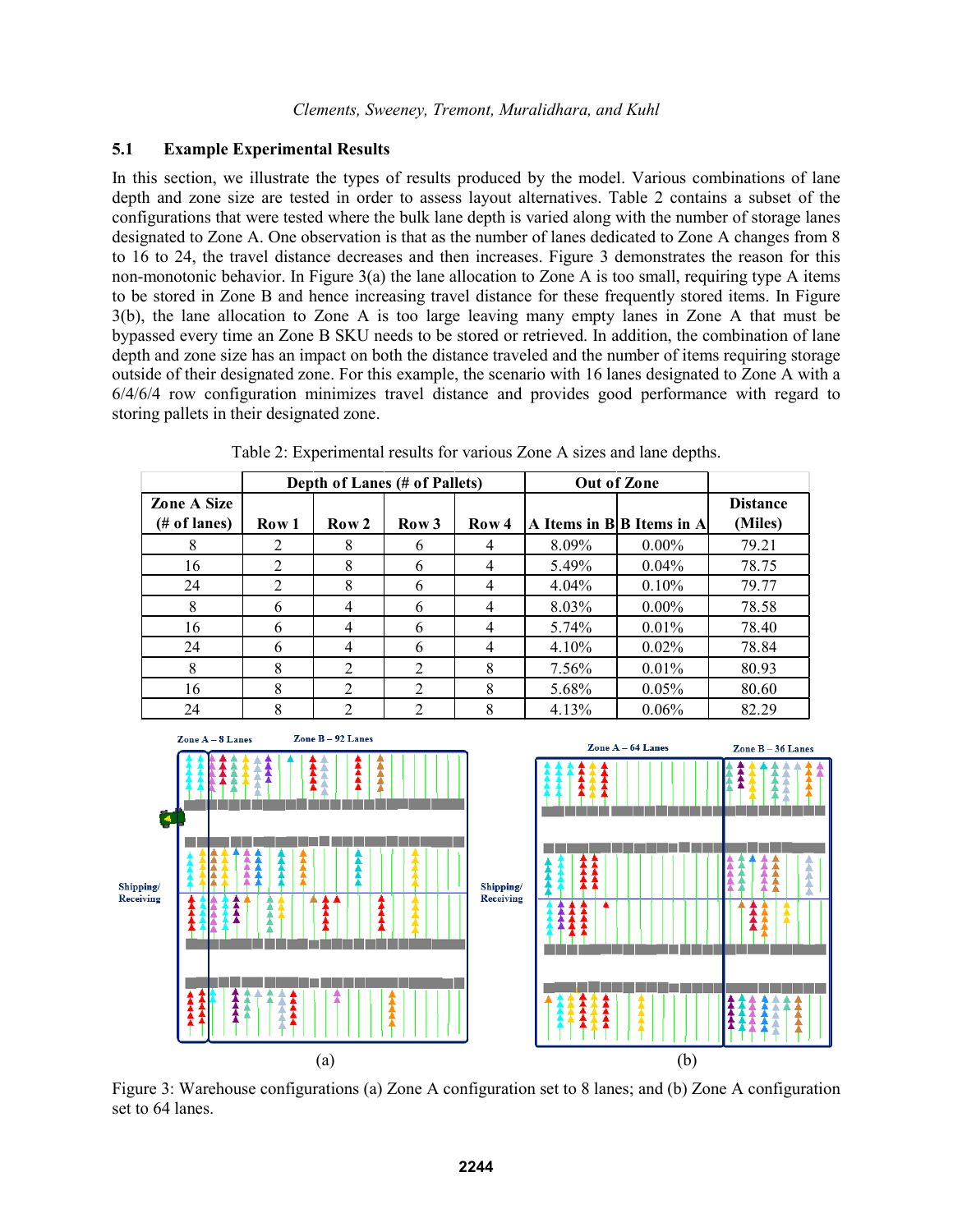# **6 CASE STUDY**

The methodology presented in this paper was driven by an application of warehouse design conducted by the authors. The company acquired an existing building to use as a warehouse and distribution center. Part of this facility is designated to bulk lane storage. Given the current layout of the facility with existing walls, doors, columns, etc., alternative layouts were evaluated to determine how the overall space could be best utilized. An overview of the layout is shown in Figure 4. The overall storage space will allow for up to 5,400 pallets to be stored in two pallet stacks in each storage location. These bulk storage lanes will hold 353 SKUs. However, a portion of these SKUs require that only pallets produced in the same batch can be stored together to ensure that customers will receive pallets of the same batch when placing an order. For the purpose of storage and retrieval, different batches can be treated similar to different SKUs.

The key decisions in design of the system configuration are the number of bulk storage lanes, bulk lane depth, number of aisles, and how many bulk lanes should are allocated to each zone. The objective of this study is to compare various scenarios using simulation to determine the optimal bulk lane depths as well as the number of bulk lanes per dedicated ABC storage zone. SKU batch size, arrival and demand data, the warehouse layout, and storage constraints are incorporated into the simulation model. This model is developed to minimize distance traveled to ultimately reduce the total labor content required.

#### **6.1 Warehouse Layout**

In Figure 4, the numbered blocks within the diagram represent blocks of bulk storage lanes. Due to the constraints of the facility, the bulk lanes in blocks 1-6, 7, 10, 11, 14, 15, 21, 22, and 28 will each have a specified lane depth and will not be part of the experimental factors. However, the remaining bulk lanes will have lane depths that will be determined by our experiment.



Figure 4: Warehouse bulk storage layout.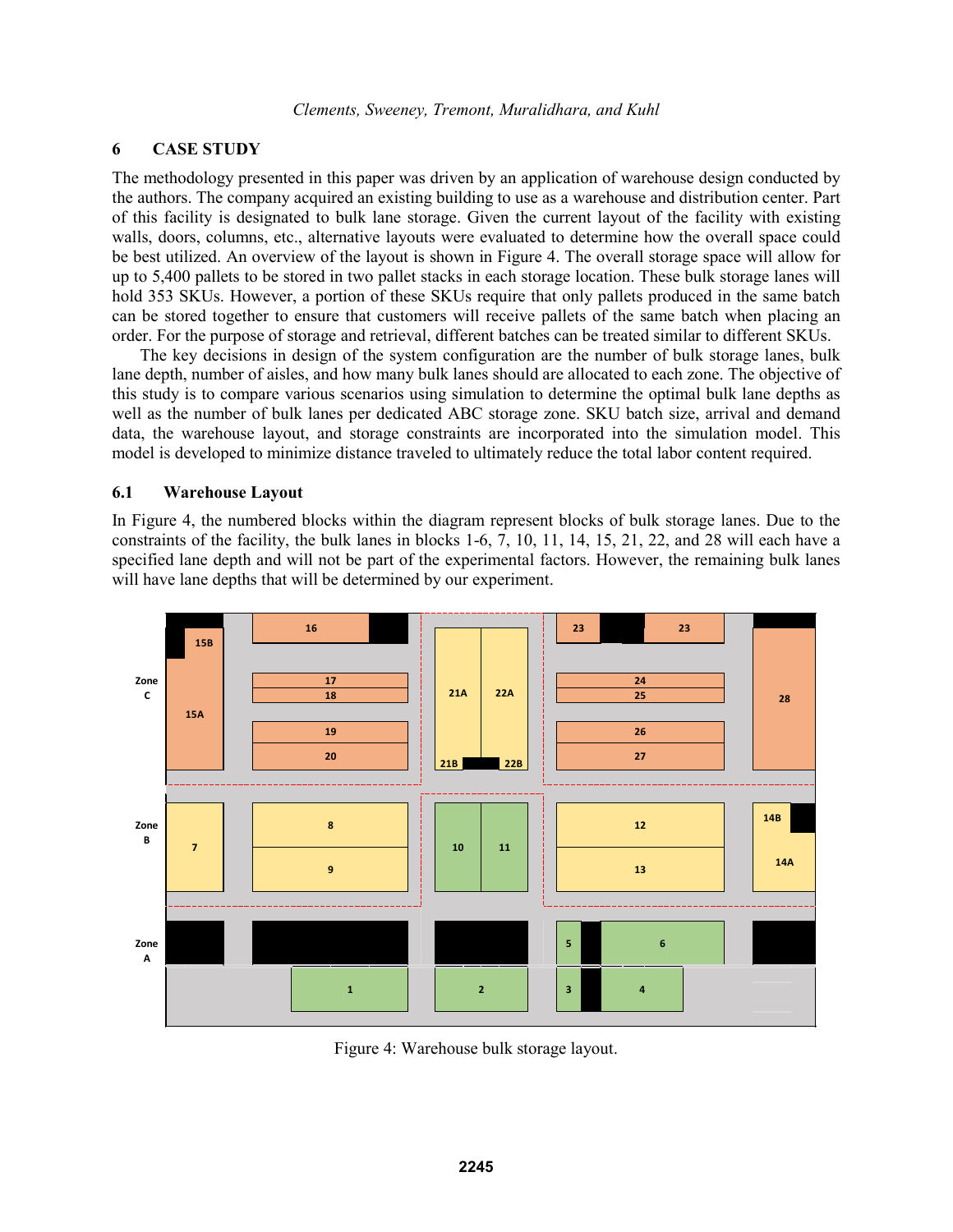The frequency zone is specified for each SKU is based on the number of picks per year. SKUs with 1000 or more picks per year will be designated to Zone A; SKUs having between 200 and 1000 picks per year will be designated to Zone B; and SKUs having fewer than 200 picks per year will be designated to Zone C.

#### **6.2 Arrival and Demand Processes**

The newly acquired storage facility is not located adjacent to the production facility; as a result, trucks deliver pallets from the production facility to the warehouse. Trucks arrive to the warehouse to deliver products approximately once per hour and carry approximately 16 pallets of up to three different SKUs that need to be placed in bulk storage. To model the arrival process to include production batches arriving over several days, we generate production batches and place mix of pallets on the delivery truck. Once a full production batch has been delivered, a new production batch of a different SKU is generated. The arrival and demand rates and mix of SKUs are generated as discussed in the methodology.

To begin the simulation, the bulk storage lanes are loaded with SKUs to representative steady-state inventory levels.

#### **6.3 Case Study Experimentation**

An experiment is conducted to test various combinations of lane depth and zone size. The designed model records the distance the fork trucks travel to and from the shipping and receiving docks. This metric is the primary response for the experiment. The model also identifies the percentage of pallets that are placed into a zone other than where they belong due to their appropriate zone being filled to capacity. An overflow feature is used as a storage location if the design of the warehouse can no longer accommodate the pallets that arrive. The experiment also records the number of pallets left in overstock because it is an indication that the zones are sized inappropriately. The objective of the experiment is to minimize these responses.

Lane depth configurations are limited by the amount of space available. These restrictions are translated into experimental constraints in the model. Each of the fifteen lane depth variables  $(x<sub>i</sub>)$  are limited to a specific range based on the available space after aisleways are accounted for, as illustrated in Figure 4. The minimum and maximum number of pallets allowed in a lane are provided in Table 5. The complete list of constraints are as follows:

$$
x_{min} \le x_i \le x_{max}
$$
  
\n
$$
\sum_{i \in S_i} x_i = T_j \quad \forall j
$$
  
\n
$$
S_1 = \{8, 9\}
$$
  
\n
$$
S_2 = \{12, 13\}
$$
  
\n
$$
S_3 = \{16, 17, 18, 19, 20\}
$$
  
\n
$$
S_4 = \{23, 24, 25, 26, 27, 28\}
$$

where  $S_i$  are sets of pallet storage locations,  $T_i$  is the maximum total pallet storage lane depth summed over set *Si*.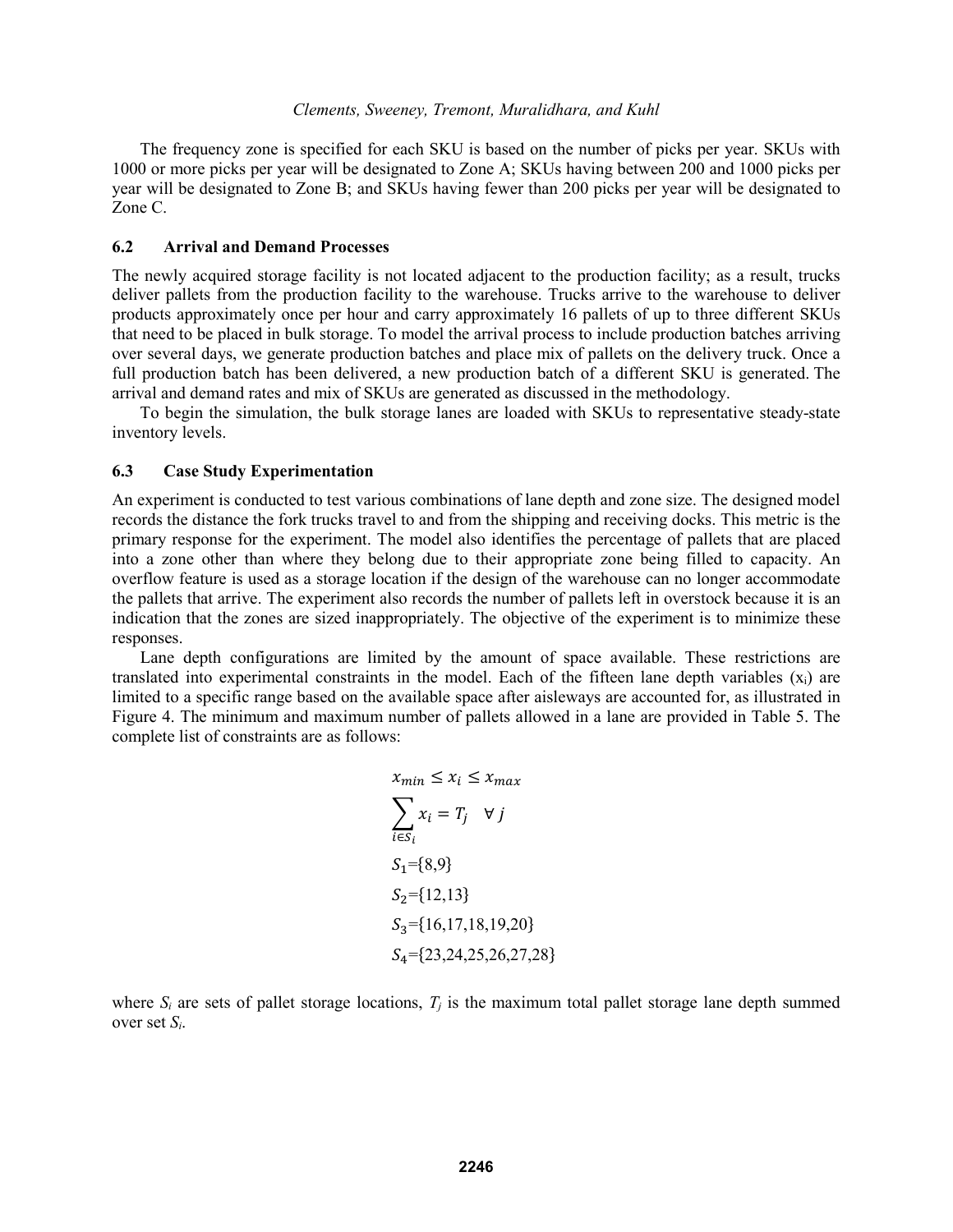| $S_i$ | Т  | $x_i$         | $x_{min}$ | $x_{max}$ |  |
|-------|----|---------------|-----------|-----------|--|
|       |    | Lane Depth 8  | 10        | 18        |  |
| Set 1 | 28 | Lane Depth 9  | 10        | 18        |  |
|       |    | Lane Depth 12 | 10        | 18        |  |
| Set 2 | 28 | Lane Depth 13 | 10        | 18        |  |
|       |    | Lane Depth 16 | 6         | 12        |  |
|       |    | Lane Depth 17 | 6         | 8         |  |
|       |    | Lane Depth 18 | 6         | 8         |  |
|       |    | Lane Depth 19 | 10        | 12        |  |
| Set 3 | 30 | Lane Depth 20 | 10        | 12        |  |
|       |    | Lane Depth 23 | 6         | 12        |  |
|       |    | Lane Depth 24 | 6         | 8         |  |
|       |    | Lane Depth 25 | 6         | 8         |  |
|       |    | Lane Depth 26 | 10        | 12        |  |
| Set 4 | 30 | Lane Depth 27 | 10        | 12        |  |

Table 5: Data used to create the constraints.

### **6.4 Results**

Table 6 below shows a sample of scenarios that were run under the given constraints of the systems as previously discussed. The results of these scenarios, along with their confidence intervals, are reported in Table 7. There are five scenarios of bulk lane depths chosen to be evaluated for the company's bulk storage system. Several characteristics not incorporated into the simulation design, yet important to the company, are that bulk lane depths are relatively even in the similar areas within the defined storage area. Also, the defining areas of the zones should border main aisles and not be in the middle of a bulk lane row. The zone sizes depict how many bulk lanes fit within the zone starting at the far-left most corner of the layout near shipping and receiving. The lane depths depict how many pallets will fit in each bulk lane in the denoted section.

Table 6: Top five scenarios tested.

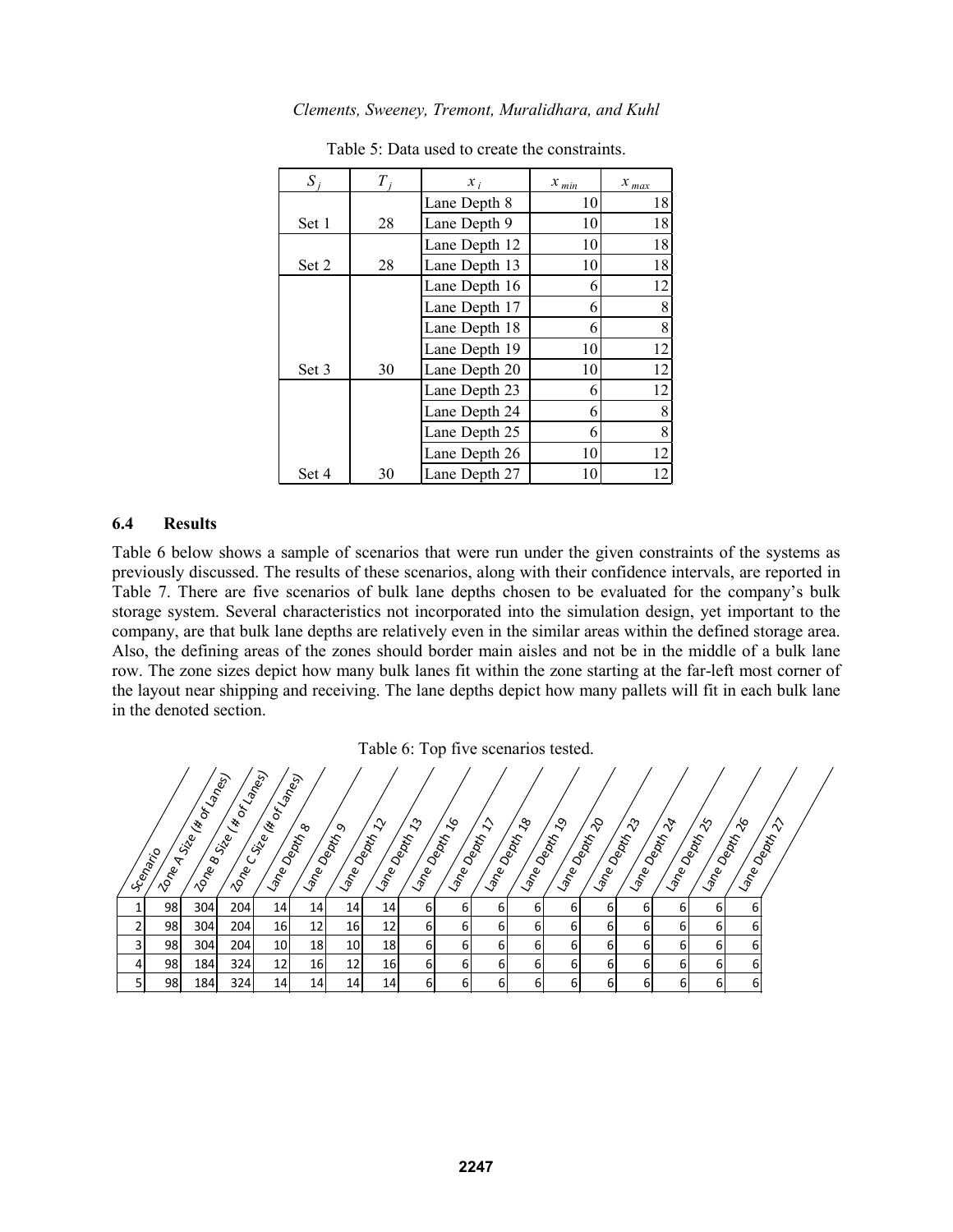|            |             | <b>Travel Distance</b> |             | Percent Stored Out of Zone |          |                    |  |
|------------|-------------|------------------------|-------------|----------------------------|----------|--------------------|--|
|            | Lower Limit | Mean                   | Upper Limit | Lower Limit                | Mean     | <b>Upper Limit</b> |  |
| Scenario 1 | 54.98       | 61.63                  | 64.82       | $0.26\%$                   | $0.34\%$ | 0.36%              |  |
| Scenario 2 | 58.06       | 61.78                  | 65.50       | 0.25%                      | $0.33\%$ | 0.41%              |  |
| Scenario 3 | 60.48       | 62.03                  | 70.52       | 0.45%                      | 0.47%    | 0.80%              |  |
| Scenario 4 | 62.37       | 66.81                  | 72.83       | 3.05%                      | $3.07\%$ | 3.76%              |  |
| Scenario 5 | 65.77       | 66.09                  | 72.12       | 2.89%                      | 2.90%    | 3.56%              |  |

Table 7: 95% confidence intervals on performance measures for the top five scenarios.

Scenario 1 has the shortest travel distance for all picks completed in one day. It is also beneficial to the system to have only two different lanes depths for consistency. Although achieving the shortest travel distance per day, the zones were placed in areas that are inconvenient for managing the storage/retrieval process.

Next, Scenario 2 allows for the lowest percentage of pallets stored out of their originally defined zone. This factor is important to consider since it shows that the zone definitions are well defined to hold the correct amount of SKUs. Also, this scenario has three different bulk lane depths between sections. This would lead to a difference in visual cues for non-standard lane depths at capacity between sections for the pickers. Similar to Scenario 1, the zone barrier is not defined in a main aisle, therefore this solution may not be the best.

The configuration of Scenario 3 minimizes the objective function for the company's bulk storage area. In analyzing this scenario, neither the Travel Distance nor Percent Stored Out of Zone is the smallest overall. Also, the zone barriers will cut through the side aisles, which is not desired by the company because it would require additional controls for managing the storage/retrieval process.

Scenario 4 is considered, because it fits the zoning layout that best fits the company's needs. The zone barriers are in all of the main aisles and the travel distance is only marginally larger than Scenarios 1, 2, and 3. The Percent Stored Out of Zone is marginally larger than the other scenarios as well, but is not significant given the zone barrier constraints.

Continuing with this idea, Scenario 5 is evaluated since it has the company's same zone barriers as Scenario 4. The Percent Stored Out of Zone is marginally smaller than that of Scenario 4. Also, from the earlier analysis, Scenario 5, only has two lane depth capacities which would be the most straightforward for implementation. Overall, Scenario 5 is the best choice for the company's bulk storage area layout configuration.

All five of the scenarios result in zero pallets in overstock. That is, all pallets that arrived to the warehouse were able to be stored in an available bulk storage lane. The selected bulk storage layout is shown in Figure 4, which displays Scenario 5. Zone barriers are depicted by the dotted lines in the main aisles of the layout.

### **7 CONCLUSIONS AND FUTURE WORK**

The simulation-based methodology presented in this paper is used to analyze bulk storage warehouse configurations with respect to the depth of storage lanes and the number of lanes allocated to frequency zones. The configurations are compared based on utilization of the storage lanes and travel distance. The methodology has been successfully applied to a case study involving a large scale bulk lane storage facility. Future work in this area may involve the generalization of the storage rules and the methodology for establishing guidelines for bulk storage facilities.

# **ACKNOWLEDGMENTS**

We thank Thermo Fisher Scientific, Laboratory Products Group (LPG) located in Rochester, New York for their support and sponsorship of the project that served as the case study for this paper. In particular,